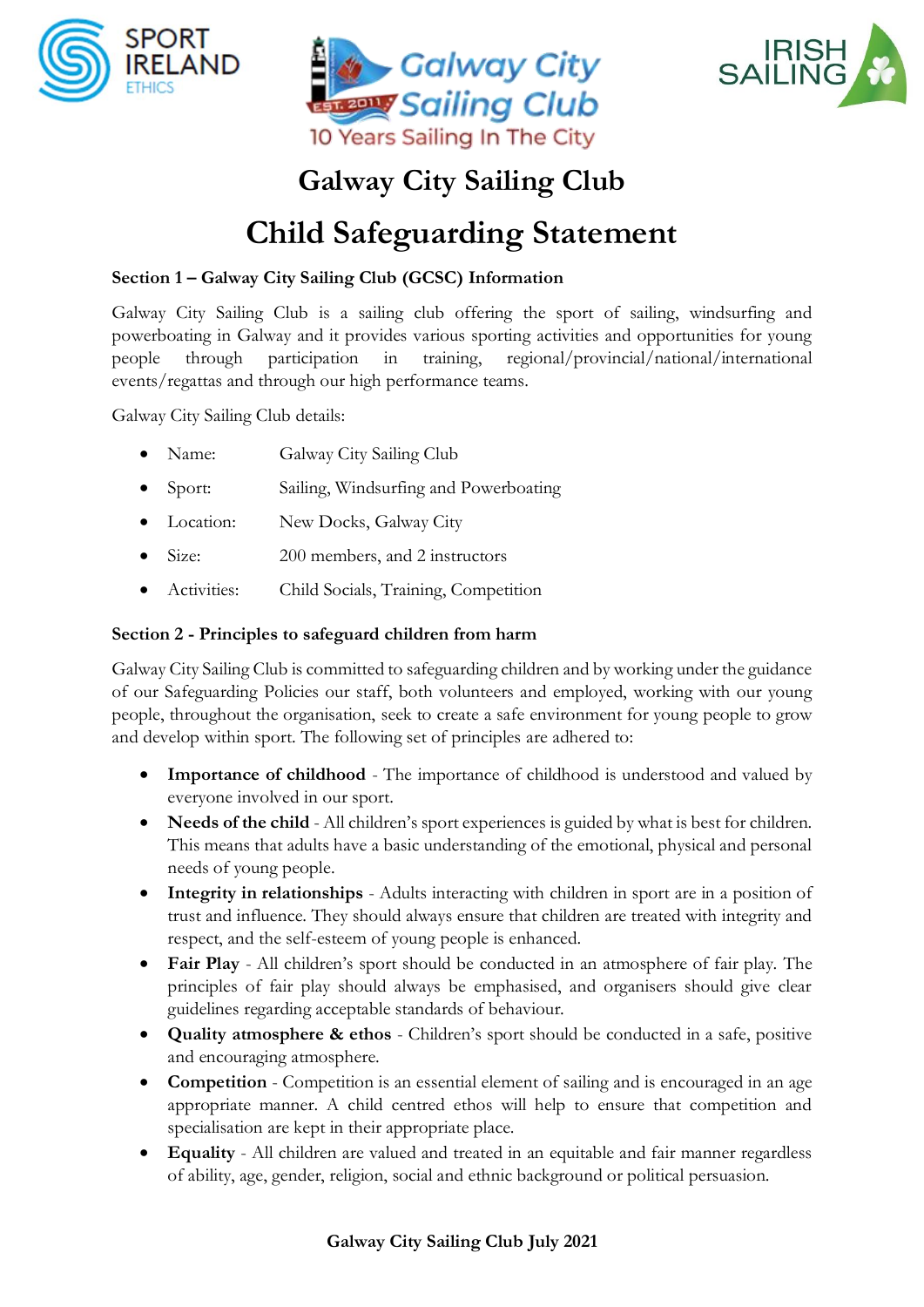





Galway City Sailing Club written Risk Assessment document indicates the areas of potential risk of harm, the likelihood of the risk occurring, and gives the required policy, guidance or process documents require to alleviate these risks.The list of risks identified and procedures to manage these risks are contained in the following categories:

| <b>Risk Identified</b>                                             | Procedure in place to manage risk identified                                 |
|--------------------------------------------------------------------|------------------------------------------------------------------------------|
| <b>Club and Coaching Practices</b>                                 |                                                                              |
| — Lack of coaching qualification.                                  | - Coach education policy/Recruitment policy.                                 |
| — Supervision issues.                                              | — Supervision policy/Coach education policy                                  |
| — Unauthorised photography & recording<br>activities.              | — Photography & Use of Images policy                                         |
| - Behavioural Issues.                                              | — Code of Conduct / Safeguarding 1-2-3/<br>Complaints & Disciplinary policy. |
| - Lack of gender balance amongst coaches                           | — Diversity Policy / Supervision policy.                                     |
| — No guidance for travelling & away trips                          | — Travel/Away trip policy / Child<br>Safeguarding Training.                  |
| - Lack of adherence with misc procedures in<br>Safeguarding policy | — Safeguarding Policy / Complaints &<br>disciplinary policy                  |
| <b>Complaints &amp; Discipline</b>                                 |                                                                              |
| - Lack of awareness of a Complaints &<br>Disciplinary policy.      | - Complaints & Disciplinary procedure/policy<br>/ Communications procedure.  |
| — Difficulty in raising an issue by child & or<br>parent           | - Complaints & Disciplinary procedure/policy<br>/ Communications procedure.  |
| Complaints not being dealt with seriously                          | Complaints & Disciplinary<br>procedure/policy.                               |
|                                                                    |                                                                              |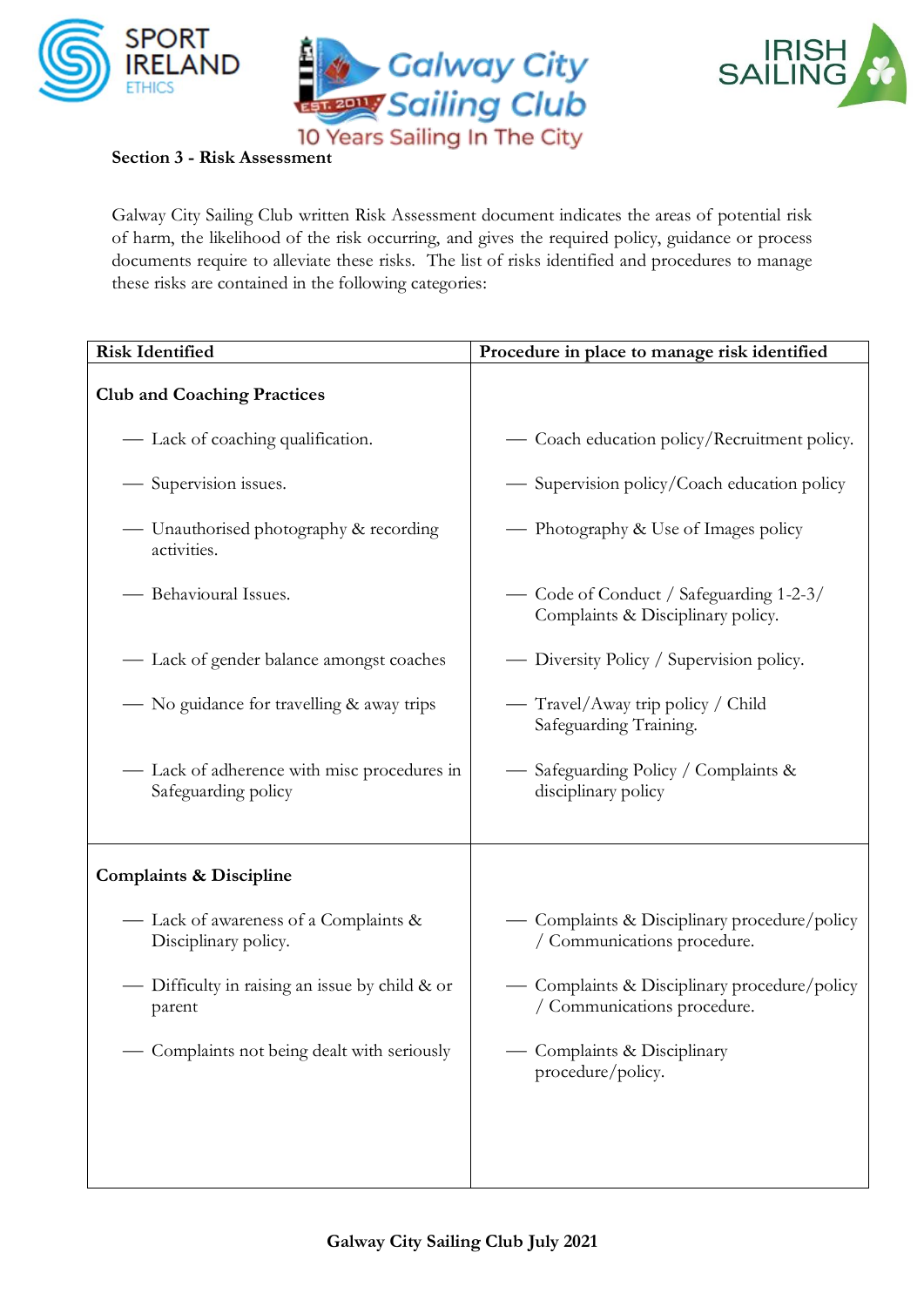





|  |  | 10 Years Sailing In The City |  |
|--|--|------------------------------|--|
|  |  |                              |  |

| <b>Reporting Procedures</b>                                                                                          |                                                                                           |
|----------------------------------------------------------------------------------------------------------------------|-------------------------------------------------------------------------------------------|
| — Lack of knowledge of organisational &<br>statutory reporting procedures                                            | — Reporting procedures/policy / Coach<br>Education policy / Code of<br>Conduct/Behaviour. |
| — No DLP appointed.                                                                                                  | — Reporting procedures/policy.                                                            |
| - Concerns of abuse or harm not reported.                                                                            | — Reporting procedures/policy / Child<br>Safeguarding Training - Level 1-2-3              |
| — Not clear who YP should talk to or report<br>to.                                                                   | - Poster with names of CCO, DLP and<br>Mandated person. / Safeguarding Policy<br>Document |
| <b>Use of Facilities</b>                                                                                             |                                                                                           |
| - Unauthorised access to designated<br>children's play & practice areas & to<br>changing rooms, showers, toilets etc | — Supervision policy / Coach Education.                                                   |
| - Unauthorised exit from children's areas.                                                                           | — Supervision policy / Coach Education.                                                   |
| - Photography, filming or recording in<br>prohibited areas.                                                          | — Photography policy and use of devices in<br>private zones.                              |
| — Missing or found child on site.                                                                                    | - Missing or found child policy.                                                          |
| Children sharing facilities with adults e.g.<br>dressing room, showers etc                                           | - Safeguarding policy.                                                                    |
| Recruitment                                                                                                          |                                                                                           |
| - Recruitment of inappropriate people.                                                                               | — Recruitment policy.                                                                     |
| — Lack of clarity on roles.                                                                                          | — Recruitment policy.                                                                     |
| — Unqualified or untrained people in role.                                                                           | - Recruitment policy.                                                                     |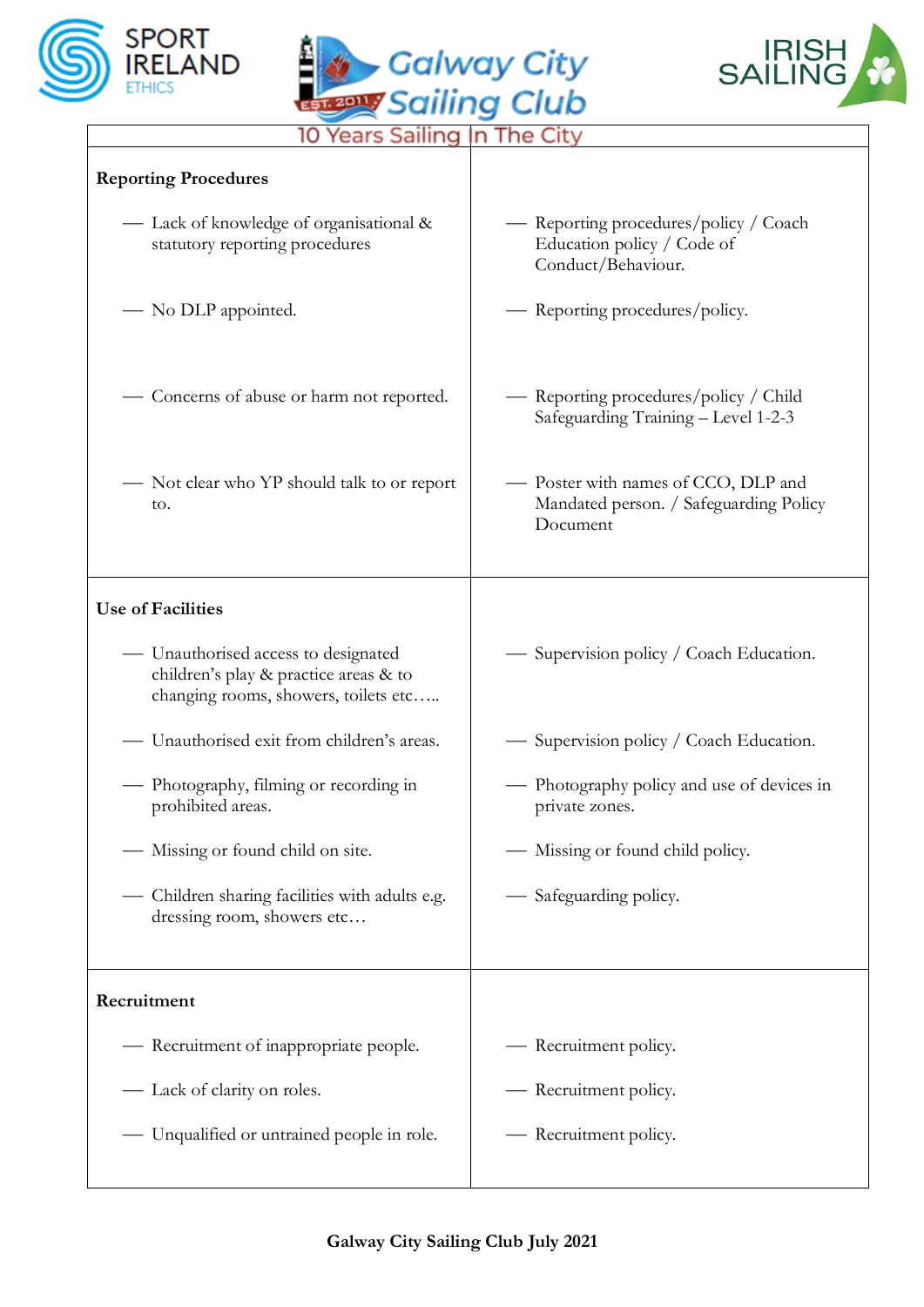





10 Years Sailing In The City

| Communications                                                                                                          |                                                                                                |
|-------------------------------------------------------------------------------------------------------------------------|------------------------------------------------------------------------------------------------|
| - Lack of awareness of 'risk of harm' with<br>members and visitors.                                                     | — Child Safeguarding Statement / Training<br>Policy.                                           |
| — No communication of Child Safeguarding<br>Statement of Code of Behaviour to<br>members of visitors.                   | — Child Safeguarding Statement (display) /<br>Code of Conduct / Coach Charter<br>(distribute). |
| — Unauthorised photography & recording of<br>activities.                                                                | — Photography & Use of Images policy                                                           |
| — Inappropriate use of social media &<br>communications by under 18's                                                   | Communications policy / Code of conduct                                                        |
| <b>General Risk of Harm</b>                                                                                             |                                                                                                |
| - Harm not being recognised.                                                                                            | — Safeguarding policy / Child Safeguarding<br>Training Plan                                    |
| — Harm caused by:<br>Child to Child.<br>Coach to Child.<br>Volunteer to Child.<br>Member to Child.<br>Visitor to Child. | — Safeguarding policy / Child Safeguarding<br>Training Plan                                    |
| General behavioural issues.                                                                                             | - Code of Conduct.                                                                             |
| Issues of Bullying.                                                                                                     | Anti-Bullying policy.                                                                          |
| Vetting of staff/volunteers.                                                                                            | - Recruitment policy / Vetting policy.                                                         |
| - Issues of Online Safety                                                                                               | — Social Media / Online Safety policy.                                                         |

The Risk Assessment was undertaken on 4<sup>th</sup> July2021.

Patrick Mc Carthy

Center Principle